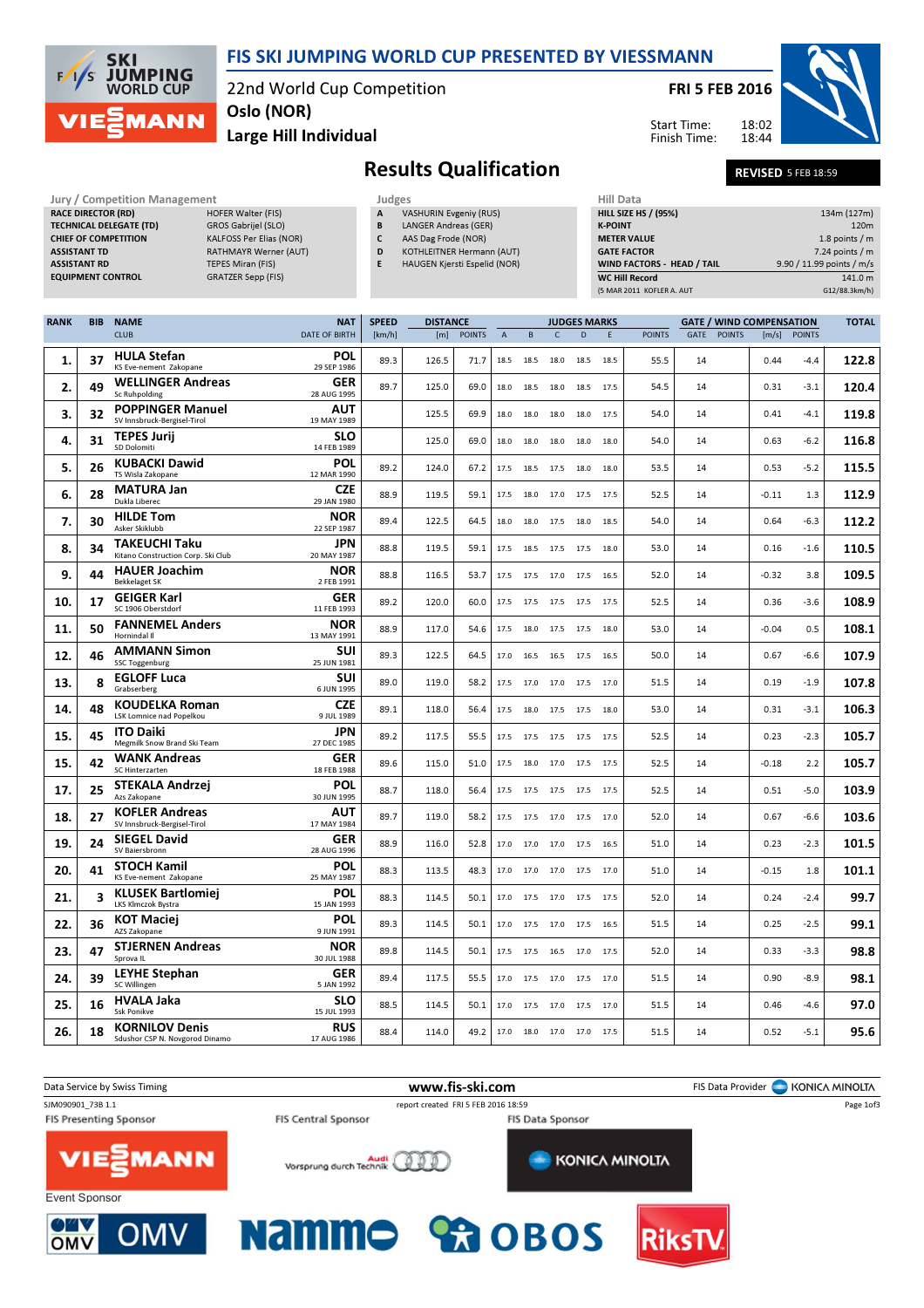FIS SKI JUMPING WORLD CUP PRESENTED BY VIESSMANN

22nd World Cup Competition Oslo (NOR)

FRI 5 FEB 2016



18:02 18:44

# Large Hill Individual

**SKI** 

 $F/1/S$ 

**JUMPING**<br>WORLD CUP

**MANN** 

| <b>Results Qualification</b> | <b>REVISED 5 FEB 18:59</b> |
|------------------------------|----------------------------|

Start Time: Finish Time:

| <b>RANK</b>          | <b>BIB</b>                                            | <b>NAME</b>                                                                      | <b>NAT</b>                        | <b>SPEED</b> | <b>DISTANCE</b>                     |               |                |                | <b>JUDGES MARKS</b> |      |      | <b>GATE / WIND COMPENSATION</b> |      |               | <b>TOTAL</b> |               |           |
|----------------------|-------------------------------------------------------|----------------------------------------------------------------------------------|-----------------------------------|--------------|-------------------------------------|---------------|----------------|----------------|---------------------|------|------|---------------------------------|------|---------------|--------------|---------------|-----------|
|                      |                                                       | <b>CLUB</b>                                                                      | <b>DATE OF BIRTH</b>              | [km/h]       | [m]                                 | <b>POINTS</b> | $\overline{A}$ | B              | $\mathsf{C}$        | D    | E    | <b>POINTS</b>                   | GATE | <b>POINTS</b> | [m/s]        | <b>POINTS</b> |           |
| 27.                  | 22                                                    | <b>LAMY CHAPPUIS Ronan</b><br>Bois D'amont                                       | FRA<br>10 SEP 1993                | 88.7         | 115.0                               | 51.0          | 17.0           | 18.0           | 17.0                | 17.5 | 17.0 | 51.5                            | 14   |               | 0.76         | -7.5          | 95.0      |
| 28.                  | 10                                                    | <b>ALEXANDER Nicholas</b>                                                        | <b>USA</b>                        | 88.3         | 113.0                               | 47.4          | 17.0           | 17.0           | 16.0                | 17.0 | 16.5 | 50.5                            | 14   |               | 0.34         | -3.4          | 94.5      |
| 29.                  | 23                                                    | Lebanon Outing Club<br>SAKUYAMA Kento                                            | 24 AUG 1988<br>JPN                | 88.7         | 111.0                               | 43.8          | 16.5           | 17.0           | 17.0                | 17.0 | 17.5 | 51.0                            | 14   |               | 0.04         | $-0.4$        | 94.4      |
| 30.                  | 35                                                    | Kitano Construction Corp.Ski Team<br><b>DESCOMBES SEVOIE Vincent</b>             | 3 JUL 1990<br><b>FRA</b>          | 88.9         | 113.5                               | 48.3          | 17.0           | 16.5           | 17.0                | 16.5 | 16.5 | 50.0                            | 14   |               | 0.46         | -4.6          | 93.7      |
| 31.                  | 5                                                     | Douanes - Chamonix<br><b>ZHAPAROV Marat</b>                                      | 9 JAN 1984<br>KAZ                 | 89.1         | 114.0                               | 49.2          | 17.0           | 16.5           | 16.0                | 17.0 | 16.0 | 49.5                            | 14   |               | 0.61         | $-6.0$        | 92.7      |
| 32.                  | 33                                                    | Ski Club VKO<br><b>KRANJEC Robert</b>                                            | 25 AUG 1985<br><b>SLO</b>         | 88.8         | 110.5                               | 42.9          | 15.5           | 15.5           | 16.0                | 15.5 | 15.0 | 46.5                            | 14   |               | $-0.23$      | 2.8           | 92.2      |
| 33.                  | 21                                                    | SK Triglav Kranj<br><b>KLIMOV Evgeniy</b><br>GBU TSTOVS Moskovskaya oblast Ski s | 16 JUL 1981<br><b>RUS</b>         | 87.8         | 113.0                               | 47.4          |                | 17.0 17.5 16.5 |                     | 17.0 | 16.5 | 50.5                            | 14   |               | 0.72         | $-7.1$        | 90.8      |
| 34.                  | 40                                                    | <b>FETTNER Manuel</b><br>SV Innsbruck-Bergisel-Tirol                             | 3 FEB 1994<br>AUT<br>17 JUN 1985  | 88.4         | 110.0                               | 42.0          | 16.5           | 17.0           | 16.5                | 17.0 | 17.0 | 50.5                            | 14   |               | 0.27         | -2.7          | 89.8      |
| 35.                  | 6                                                     | <b>BICKNER Kevin</b>                                                             | <b>USA</b>                        | 89.0         | 111.0                               | 43.8          | 16.5           | 15.5           | 16.5                | 16.5 | 16.5 | 49.5                            | 14   |               | 0.41         | -4.1          | 89.2      |
| 36.                  | 19                                                    | Norge Ski Club<br><b>BOYD-CLOWES Mackenzie</b><br>Altius Nordic Ski Club         | 23 SEP 1996<br>CAN<br>13 JUL 1991 | 88.6         | 110.0                               | 42.0          | 16.5           | 17.5           | 16.5                | 17.0 | 16.5 | 50.0                            | 14   |               | 0.38         | -3.8          | 88.2      |
| 37.                  | 1                                                     | <b>TOCHIMOTO Shohei</b><br>Megmilk Snow Brand Ski Team                           | JPN<br>21 DEC 1989                | 87.8         | 110.5                               | 42.9          | 16.5           | 16.5           | 16.5                | 16.5 | 16.5 | 49.5                            | 14   |               | 0.44         | $-4.4$        | 88.0      |
| 38.                  | 38                                                    | JANDA Jakub<br>Dukla Liberec                                                     | <b>CZE</b><br>27 APR 1978         | 89.0         | 109.5                               | 41.1          | 16.5           | 17.5           | 17.0                | 17.0 | 17.0 | 51.0                            | 14   |               | 0.64         | -6.3          | 85.8      |
| 39.                  | 13                                                    | <b>KOZISEK Cestmir</b><br><b>LSK Lomnice nad Popelkou</b>                        | <b>CZE</b><br>9 NOV 1991          | 88.6         | 106.0                               | 34.8          | 16.0           | 16.0           | 16.0                | 17.0 | 16.5 | 48.5                            | 14   |               | 0.15         | $-1.5$        | 81.8      |
| 40.                  | 14                                                    | <b>ITO Kenshiro</b><br>Megmilk Snow Brand Ski Team                               | JPN<br>8 JAN 1990                 | 88.6         | 106.0                               | 34.8          | 16.0           | 17.5 16.5      |                     | 17.0 | 17.0 | 50.5                            | 14   |               | 0.51         | $-5.0$        | 80.3      |
|                      |                                                       |                                                                                  |                                   |              |                                     |               |                |                |                     |      |      |                                 |      |               |              |               |           |
| <b>Not Qualified</b> |                                                       |                                                                                  |                                   |              |                                     |               |                |                |                     |      |      |                                 |      |               |              |               |           |
| 41.                  | 4                                                     | <b>BOYARINTSEV Vladislav</b><br>Saint-Petersburg KOR1 Dinamo                     | <b>RUS</b><br>31 OCT 1994         | 88.6         | 108.5                               | 39.3          | 16.0           | 15.5           | 15.0                | 16.0 | 16.0 | 47.5                            | 14   |               | 0.87         | $-8.6$        | 78.2      |
| 42.                  | 9                                                     | <b>NOMME Martti</b><br>Voru Sportschool                                          | EST<br>7 AUG 1993                 | 88.6         | 104.0                               | 31.2          | 16.0           | 15.5           | 16.0                | 16.5 | 16.0 | 48.0                            | 14   |               | 0.33         | $-3.3$        | 75.9      |
| 43.                  | $\overline{2}$                                        | <b>ZHAPAROV Radik</b><br>Shvsm Dinamo                                            | KAZ<br>29 FEB 1984                | 88.4         | 101.5                               | 26.7          | 16.5           | 16.5           | 16.0                | 16.5 | 16.5 | 49.5                            | 14   |               | 0.20         | $-2.0$        | 74.2      |
| 44.                  | 29                                                    | <b>DESCHWANDEN Gregor</b><br>Horw                                                | SUI<br>27 FEB 1991                | 88.7         | 103.5                               | 30.3          | 15.0           | 15.5           | 15.0                | 16.0 | 16.0 | 46.5                            | 14   |               | 0.30         | $-3.0$        | 73.8      |
| 45.                  | 20                                                    | <b>HAZETDINOV Ilmir</b><br>SDUSHOR 33 MOSKOVSKAYA OBLAST - RES                   | <b>RUS</b><br>28 OCT 1991         | 88.3         | 101.5                               | 26.7          | 15.5           | 17.0           | 15.5                | 15.5 | 15.0 | 46.5                            | 14   |               | $-0.03$      | 0.4           | 73.6      |
| 46.                  | 43                                                    | <b>LANISEK Anze</b><br><b>Ssk Menges</b>                                         | <b>SLO</b><br>20 APR 1996         | 89.2         | 101.0                               | 25.8          | 15.0           | 14.5           | 14.5                | 15.0 | 14.5 | 44.0                            | 14   |               | 0.13         | -1.3          | 68.5      |
| 47.                  | 12                                                    | KIM Hyun-Ki<br>High1 Resort                                                      | KOR<br>9 FEB 1983                 | 87.8         | 96.0                                | 16.8          | 15.0           | 15.0 14.5      |                     | 14.0 | 15.0 | 44.5                            | 14   |               | 0.14         | -1.4          | 59.9      |
| 48.                  | 15                                                    | <b>PEIER Killian</b><br>Vallee du Joux                                           | SUI<br>28 MAR 1995                | 88.8         | 93.0                                | 11.4          | 14.5           | 15.0           | 14.5                | 15.0 | 14.5 | 44.0                            | 14   |               | $-0.01$      | 0.1           | 55.5      |
| 49.                  | 7                                                     | <b>CHOI Heung-Chul</b><br>High1 Resort                                           | KOR<br>3 DEC 1981                 | 88.2         | 90.5                                | 6.9           | 14.5           | 13.5 13.5      |                     | 14.0 | 13.5 | 41.0                            | 14   |               | 0.95         | $-9.4$        | 38.5      |
|                      |                                                       |                                                                                  |                                   |              |                                     |               |                |                |                     |      |      |                                 |      |               |              |               |           |
| Prequalified         |                                                       |                                                                                  |                                   |              |                                     |               |                |                |                     |      |      |                                 |      |               |              |               |           |
|                      | 51                                                    | KASAI Noriaki<br>Tsuchiya Home Ski Team                                          | <b>JPN</b><br>6 JUN 1972          | 89.2         | 127.5                               | 73.5          |                |                |                     |      |      |                                 | 14   |               | 0.70         | $-6.9$        |           |
|                      | 52                                                    | <b>TANDE Daniel Andre</b><br>Kongsberg If                                        | <b>NOR</b><br>24 JAN 1994         | 88.8         | 125.0                               | 69.0          |                |                |                     |      |      |                                 | 12   | 6.5           | 0.51         | $-5.0$        |           |
|                      | 53                                                    | <b>PREVC Domen</b><br>Sk Triglav kranj                                           | <b>SLO</b><br>4 JUN 1999          | 88.7         | 117.0                               | 54.6          |                |                |                     |      |      |                                 | 12   | 6.5           | 0.48         | $-4.8$        |           |
|                      | 54                                                    | <b>FREITAG Richard</b><br>SG Nickelhuette Aue                                    | <b>GER</b><br>14 AUG 1991         | 88.2         | 107.5                               | 37.5          |                |                |                     |      |      |                                 | 12   | 6.5           | 0.12         | $-1.2$        |           |
|                      | 55                                                    | <b>KRAFT Stefan</b><br>SV Schwarzach-Salzburg                                    | <b>AUT</b><br>13 MAY 1993         |              | <b>DNS</b>                          |               |                |                |                     |      |      |                                 |      |               |              |               |           |
|                      | 56                                                    | <b>HAYBOECK Michael</b><br>UVB Hinzenbach-Oberoesterreich                        | AUT<br>5 MAR 1991                 |              | <b>DNS</b>                          |               |                |                |                     |      |      |                                 |      |               |              |               |           |
|                      | www.fis-ski.com<br>FIS Data Provider   KONICA MINOLTA |                                                                                  |                                   |              |                                     |               |                |                |                     |      |      |                                 |      |               |              |               |           |
| SJM090901_73B 1.1    |                                                       | Data Service by Swiss Timing                                                     |                                   |              | report created FRI 5 FEB 2016 18:59 |               |                |                |                     |      |      |                                 |      |               |              |               | Page 2of3 |
|                      |                                                       |                                                                                  |                                   |              |                                     |               |                |                |                     |      |      |                                 |      |               |              |               |           |

**FIS Presenting Sponsor** 



FIS Data Sponsor













FIS Central Sponsor